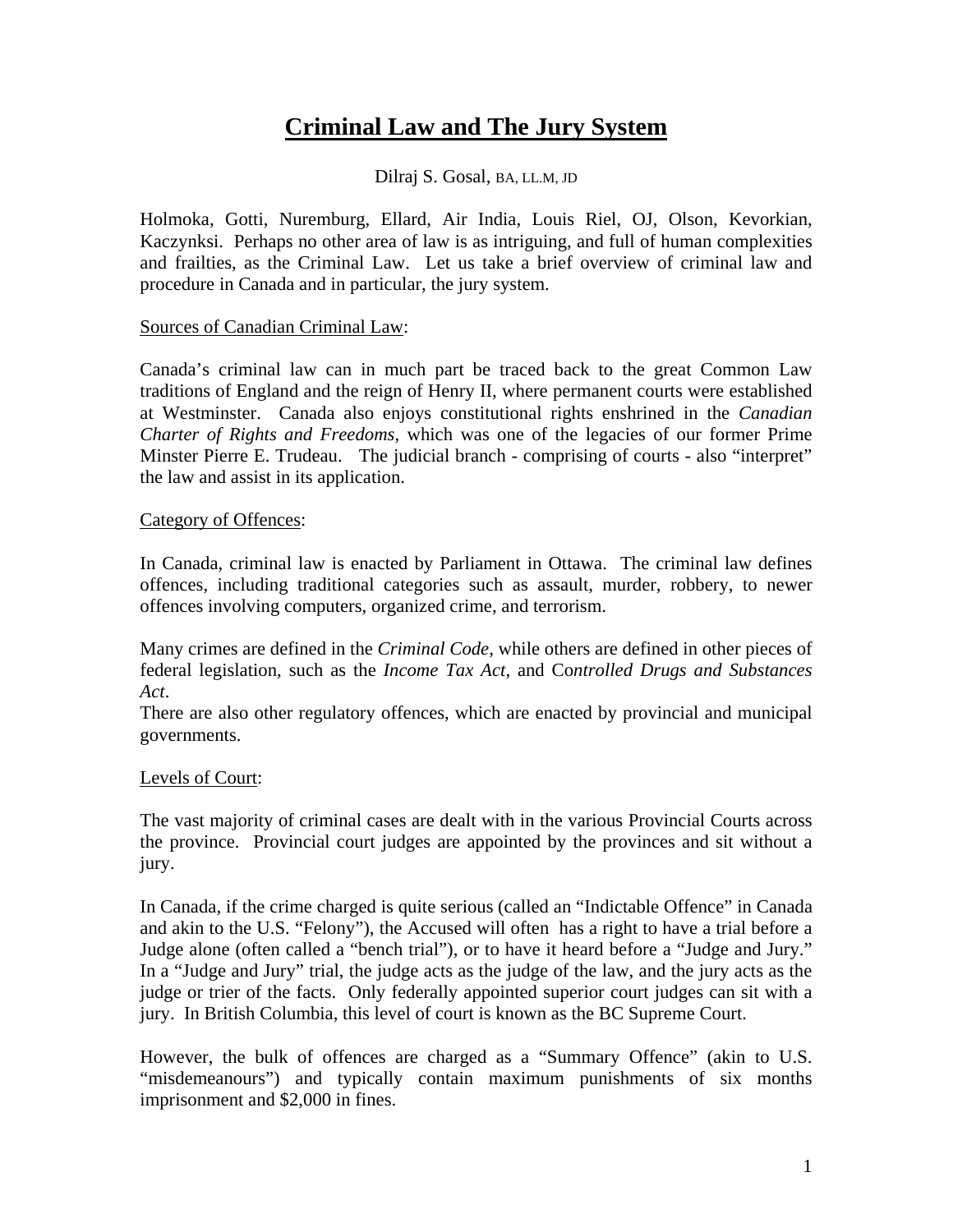Both the accused and Crown may be able to appeal verdicts or judgments. These appeals can be heard, depending on the circumstances, by the BC Supreme Court, and the BC Court of Appeal. Further appeals can be made in rare circumstances to the Supreme Court of Canada, which sits in Ottawa.

## Jury System:

The origins of the Jury system are up for debate; however it may be said to be founded in the Frankish inquest, and transplanted into England by the Norman Kings. It was meant to replace rather dubious and barbaric methods of trial, such as Trial by Ordeal, or Trial by Combat. Today, the jury does not know beforehand the facts of the case or the parties. This is in contrast to the way it was in the  $12<sup>th</sup>$  century. Initially the Shire Reeve (Sheriff) would swear 4 knights, who would in turn selected 12 good knights who knew the litigant and the issues, and swore upon Oath to determine the issues.

In the US, this jury system was also created to prevent abuses from Royal interference and to ensure that it was in fact, the people, and not the government, that decided the fates of their fellow citizens. The US also has different types of juries, including, petit and grand jury.

In a typical criminal case, potential jurors are summoned by the Sheriff's Office and instructed to appear before the judge and lawyers on a certain day. These jurors will be seated behind the bar in the observers' seats. It is here that the lawyers begin the process of selecting the jury.

In the US, this examination and selection process includes a dialogue between the potential jurors and lawyers, in what is called a *voir dire* (French for "to speak the truth"). In comparison to the US process, the Canadian *voir dire* is curtailed significantly, with little dialogue between the lawyers and jury pool. The *voir dire* is a truth-seeking process where the lawyers try to cleanse the jury pool from any unfair prejudice or bias that may jeopardize the fairness of the proceedings.

This process of removal is called "challenging" the juror. There are two types of challenges: 1) challenges for cause; and 2) peremptory challenges. The first type of challenge is where it is believed that the juror cannot sit as an impartial decision maker. The second category - principled on the requirements of a fair trial - is reserved for the lawyers to strike a potential juror for almost whatever reason. However, this is not an absolute and unfettered power. For example, in the US, a Defendant may raise what is called a *Batson* claim (named after the case in which the principal was enunciated) where there is an allegation that the prosecutor has stricken all the jurors of the same race as the defendant on the basis of race alone.

Jurors may also be excused by the judge for other reasons, such as undue burdens that the trial will cause on the juror, or other human frailties. It is important to know that if one is dismissed from jury duty, it is not necessarily a reflection on one's character, or